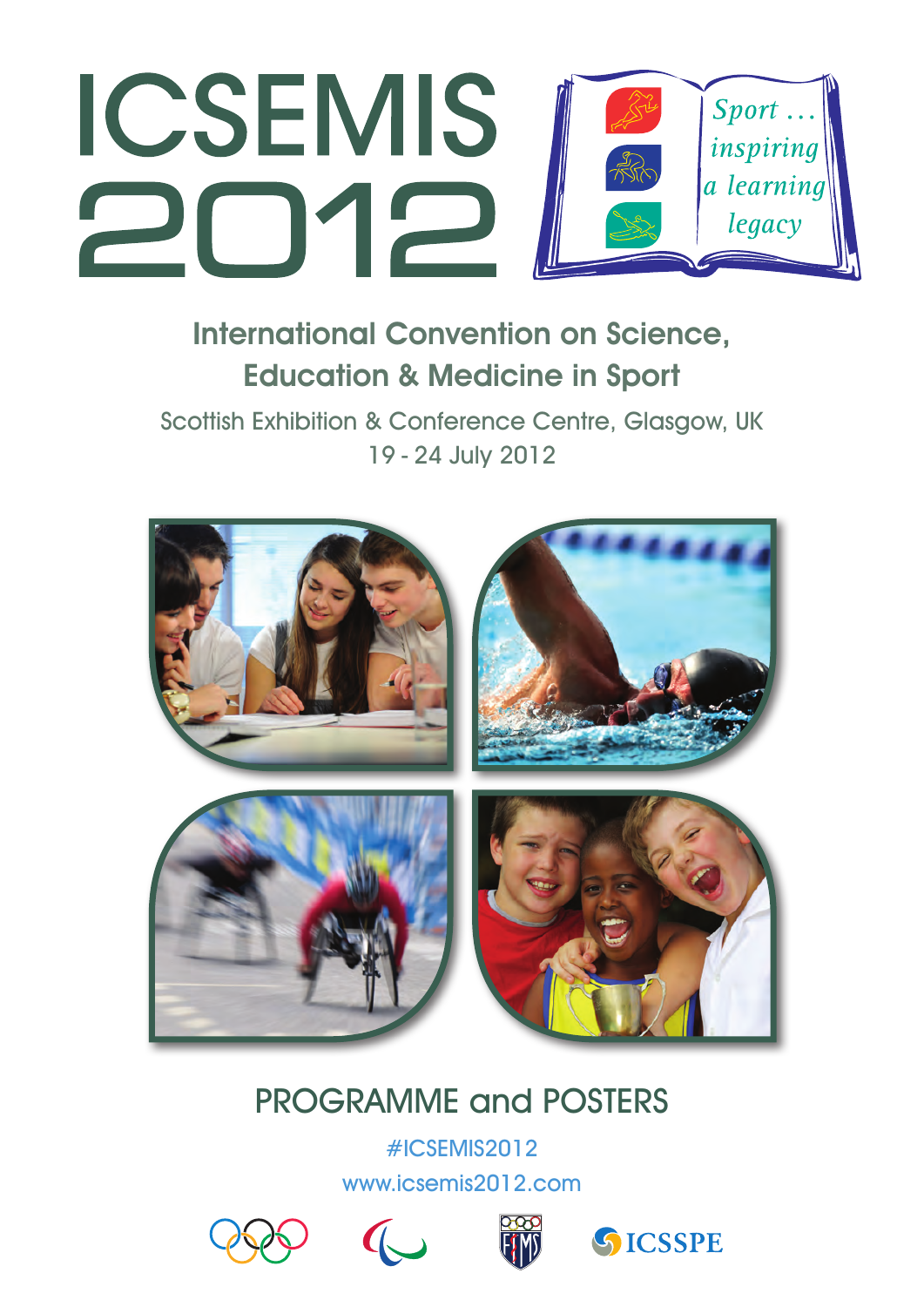# **Keynote Speaker Biographies**

# Anne L Hart

Anne L Hart, PT, PhD, Associate Professor at Northern Arizona University, Flagstaff Arizona, USA since 1997 began with sports in the Paralympic Movement in 1978. She received a Bachelor of Science (BS) in Physical Therapy from University of Central Arkansas in 1977, Master of Science (MS) in Exercise Physiology from University of Illinois Urbana-Champaign in 1985, and Doctor of Philosophy (PhD) in Health Occupations Education from University of Illinois Urbana-Champaign in 1994. Dr Hart worked with recreational and elite athletes in wheelchair basketball, swimming, athletics, and wheelchair rugby. She has been a National Classifier for United States Quad Rugby Association (USQRA) since 1989 and an International Classifier for International Wheelchair Rugby Federation (IWRF) since 1999. She served as a wheelchair rugby classifier and Chief Classifier at multiple World Championships and Paralympic Games and as IWRF Head of Classification 2004-2010. During her tenure as Head of Classification, she initiated a classification system review and research efforts to improve wheelchair rugby classification. Dr Hart became a member of the International Paralympic Committee (IPC) Classification Committee in 2004, served as Chair of IPC Classification Code Working Group from 2005- 2007 and as Chair of the IPC Classification Committee since 2010.

# Bruce Kidd

Bruce Kidd is a professor and former dean of the Faculty of Kinesiology and Physical Education at the University of Toronto. Bruce teaches and writes about the history and political economy of Canadian and international sport. He has authored or edited ten books and hundreds of articles, papers, lectures, plays and film and radio scripts. His most recent book, co-edited with Russell Field, is Forty Years of Sport and Social Change, 1968-2008: 'To Remember is To Resist'(Routledge 2010). As a volunteer, he currently chairs the Commonwealth Advisory Body on Sport and the Maple Leaf Sport and Entertainment Team Up Foundation. He was one of the founders and chairs of Commonwealth Games Canada's International Development through Sport Program, which conducted programs of broadly based development in some 22 African and Caribbean Commonwealth countries. He initiated the University of Toronto's partnership with the University of Zambia on strengthening teacher preparation in physical education to enhance preventive education about HIV/AIDS. In 2007, he coordinated a series of literature reviews for International Working Group on Sport for Development and Peace that has shaped the policies of the United Nations. In 2004, he was appointed an Officer of the Order of Canada.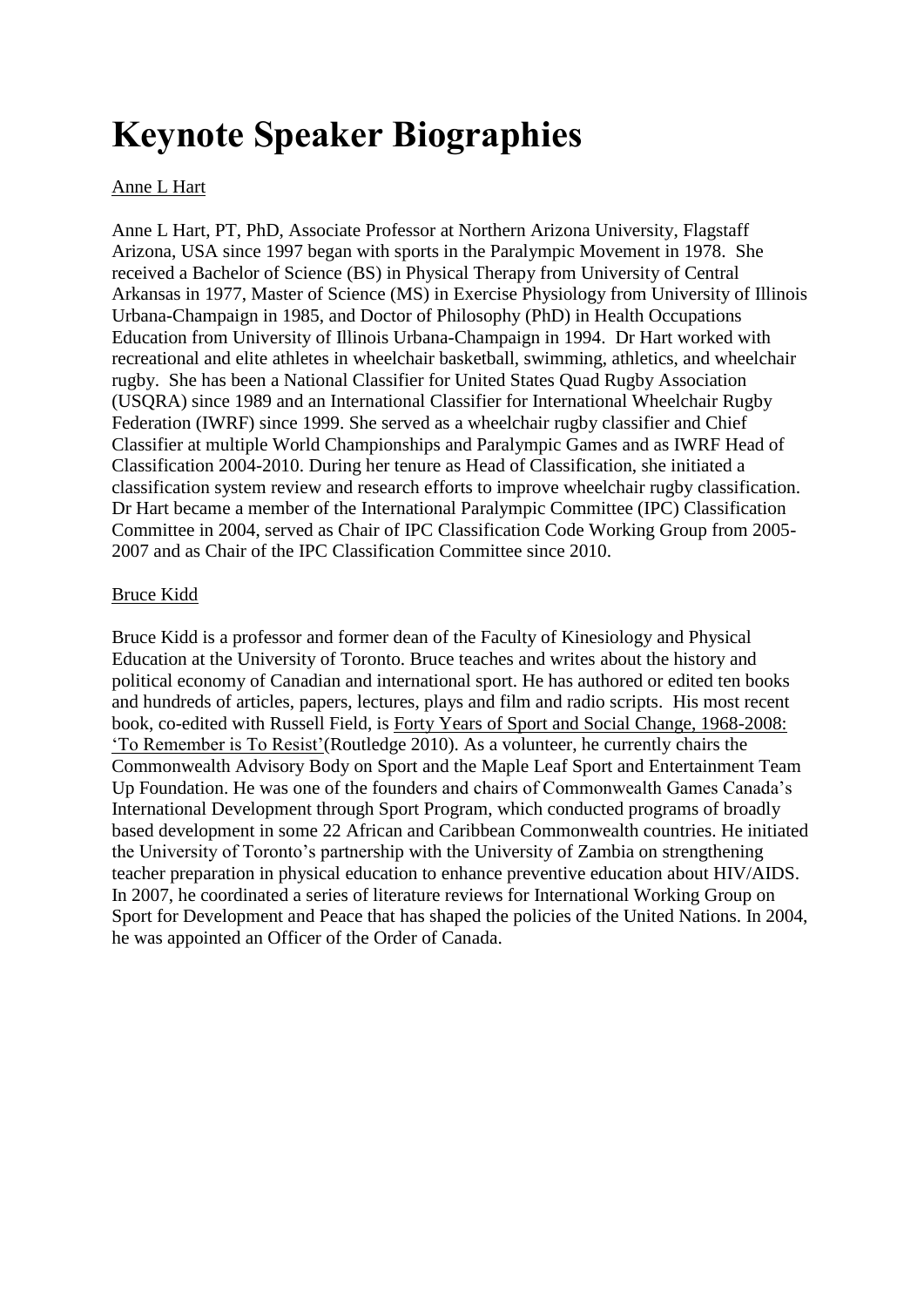### Claude Bouchard

Claude Bouchard is Professor and Director of the Human Genomics Laboratory at Pennington Biomedical Research Center in Baton Rouge, Louisiana. He holds the John W. Barton Sr. Endowed Chair in Genetics and Nutrition. His research deals with the genetics of adaptation to exercise and the genetics of obesity and its comorbidities. He has authored or coauthored more than 1000 scientific papers and has written or edited 35 books. He is a foreign member of the Royal Academy of Medicine of Belgium since 1996. In 1994, he became an Officer of the Order of Leopold II of Belgium, in 2001, a member of the Order of Canada, and in 2005, a Chevalier in the Ordre National du Quebec. Dr. Bouchard received Honoris Causa Doctorates from the Katholieke Universiteit Leuven in 1998, the University of South Carolina in 2009, the University of Guelph and Brock University in 2011, and the University of Ottawa in 2012. Prior to moving to the Pennington Center, he was on the Kinesiology Faculty at Laval University, Quebec City. He is a Fellow of the American College of Sports Medicine, the American Society of Nutrition, the American Heart Association, and the American Association for the Advancement of Science.

## Dr Colin Fuller

Dr Fuller worked as a manager in the chemical and electricity generation industries for 25 years in various roles related to risk management. He subsequently pursued an academic career at Loughborough, Leicester and Nottingham Universities focussing on research in risk management in professional sport. Since 1995, he has been a consultant to various national and international sports organisations, including Fédération Internationale de Football Association, Football Association, International Rugby Board, Rugby Football Union, UKSport, International Tennis Federation, and British Horseracing Authority. Dr Fuller's main research interests relate to the management of injury risk in professional sport and, in particular, the epidemiology of sports injuries in football and rugby, with special emphasis on player safety. He has over 100 peer-reviewed publications. Dr. Fuller has been a member of FIFA's Medical Assessment and Research Centre (F-MARC) since 1998 and has collaborated with F-MARC on numerous research projects since then. Since 2007, his main focus has been the development and implementation of the FIFA '11 for Health' programme. This programme is currently being implemented in 10 African, 2 Latin American and 2 Pacific Island countries.

## Hilary Ross

Hilary Ross is the 2012 Programme Director for NHS London (London's Strategic Health Authority) where she works as part of the senior public health team. She is responsible for the NHS preparations for the 2012 Olympic and Paralympic Games which includes health services planning, emergency preparedness, and public health. She also provides leadership for an ambitious health legacy programme which is using the Games as a catalyst to drive improvements in NHS systems and support the delivery of a range of health improvement goals across London. Previously Hilary has worked for the Department of Health leading the health elements of the GLA Bill through parliament, and in Brighton & Hove Hilary led regeneration and health improvement programmes including a healthy living centre as part of a flagship neighbourhood renewal initiative. She has recently completed a research project reviewing the approaches taken to manage alcohol misuse at previous Olympic Games.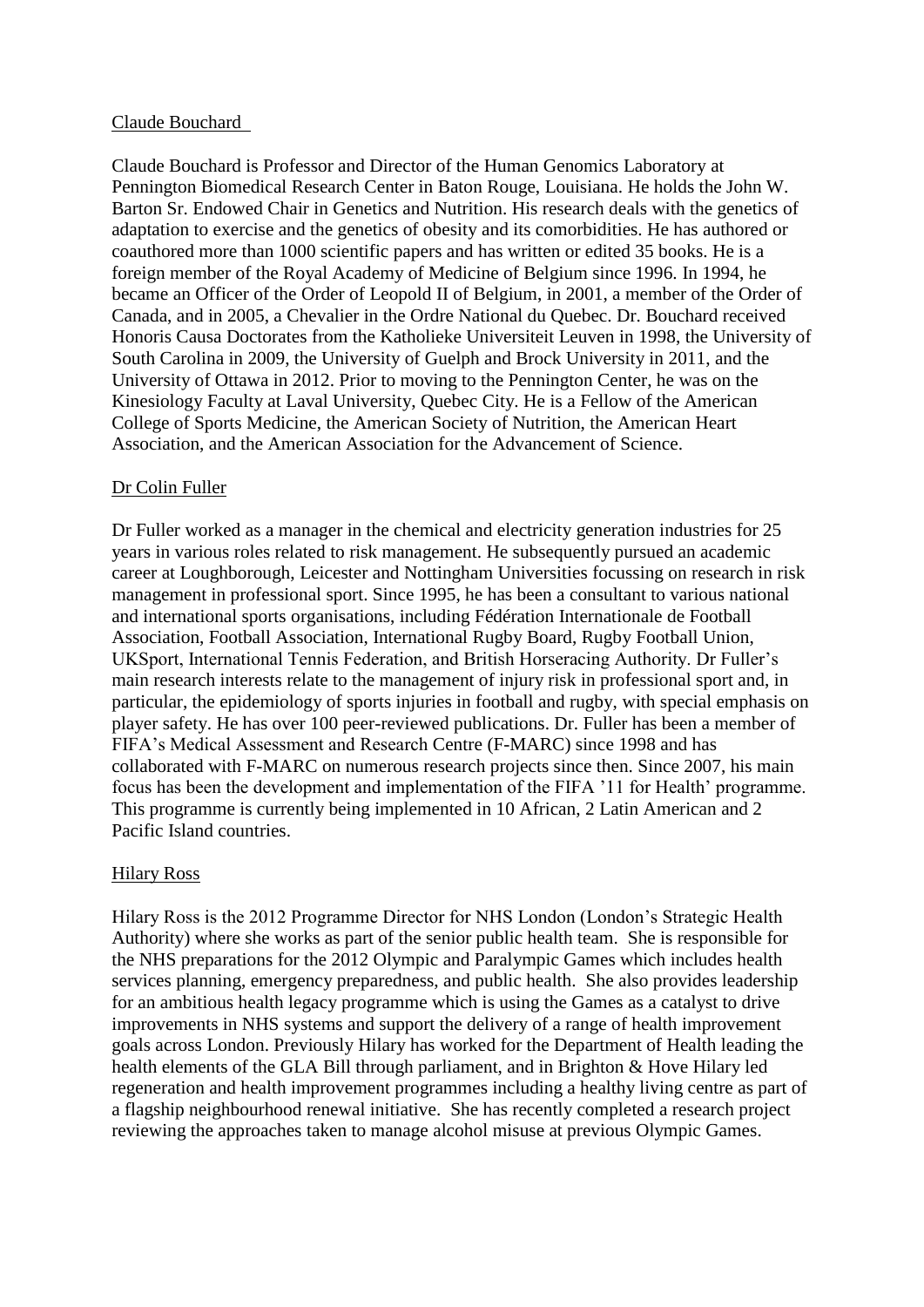# Dr. Peter Terry

Dr. Peter Terry is Professor of Psychology at the University of Southern Queensland, a registered psychologist, and formerly Psychology Coordinator at the Queensland Academy of Sport. Over the past 28 years he has provided psychological support to more than 1,000 international and professional performers. Including London 2012, he has worked as a sport psychologist at nine Olympic Games, 18 World Championships, 30 World Cup competitions and many other major international events. Peter is author of almost 200 publications, including four books, 20 book chapters, and 60 peer-reviewed articles. He is a Fellow of the Australian Psychological Society (APS), the Australian Sport Medicine Federation and the British Association of Sport and Exercise Sciences. He served as President of the APS College of Sport Psychologists from 2002-2006, and was the 2011 recipient of the APS Colleges Award of Distinction. He is currently President of the Asian-South Pacific Association of Sport Psychology. In the distant past he played sport at representative level in rugby, football and track and field, sky-dived with the Red Devils, competed in the British bobsled championships and ran a three-hour marathon. He has now migrated to golf and tennis, both of which he confesses to playing badly.

# Prof. Dr. Gudrun Doll-Tepper

Prof. Dr. Gudrun Doll-Tepper is professor of sport science at the Freie UniversitätBerlin,Germany. She has authored and co-authored over 350 publications in sport science, sport pedagogy, and adapted physical activity and sport for persons with a disability. Dr. Doll-Tepper is former President of the International Council of Sport Science and Physical Education (ICSSPE), a world organisation of currently more than 300 national and international organisations and institutions of sport, sport science and physical education. She is the former President of the International Federation of Adapted Physical Activity (IFAPA), and the former Chairperson of the International Paralympic Committee Sport Science Committee (IPCSSC). Dr. Doll-Tepper is an Invited Fellow of theEuropeanCollegeof Sport Science (ECSS). Since 2006 she is Vice-President of the German Olympic Sport Confederation and since 2007 she is Chairperson of the German Olympic Academy Willi Daume. In 2005 she received a doctor of laws honoris causa from the Memorial University of Newfoundland and in 2008 from the Katholieke Universiteit Leuven (Belgium). She was awarded with several prestigious international and national awards, including the FIEP Gold Cross of Honor of Physical Education, the Jürgen Palm Award and the Paralympic Order of the International Paralympic Committee (IPC).

## Professor Richard H. McLaren

Professor Richard H. McLaren is a Professor at Western University Canada. His research interests include alternative dispute resolution. Professor McLaren has extensive practical experience as a commercial lawyer and a labour and commercial arbitrator and mediator. He is actively involved in the adjudication of sports related disputes at both the amateur and professional level. As a member and Arbitrator of the Court of Arbitration of Sport (CAS), he has arbitrated key sport cases throughout the world. As an Ad Hoc Panel Member of CAS, Professor McLaren has participated in five Olympic Games during which he resolved disputes pertaining to anti-doping, athlete eligibility, and intellectual property rights. Professor McLaren is a member of the Anti-Doping Panel for the International Cricket Council and is currently the President of the Basketball Arbitral Tribunal.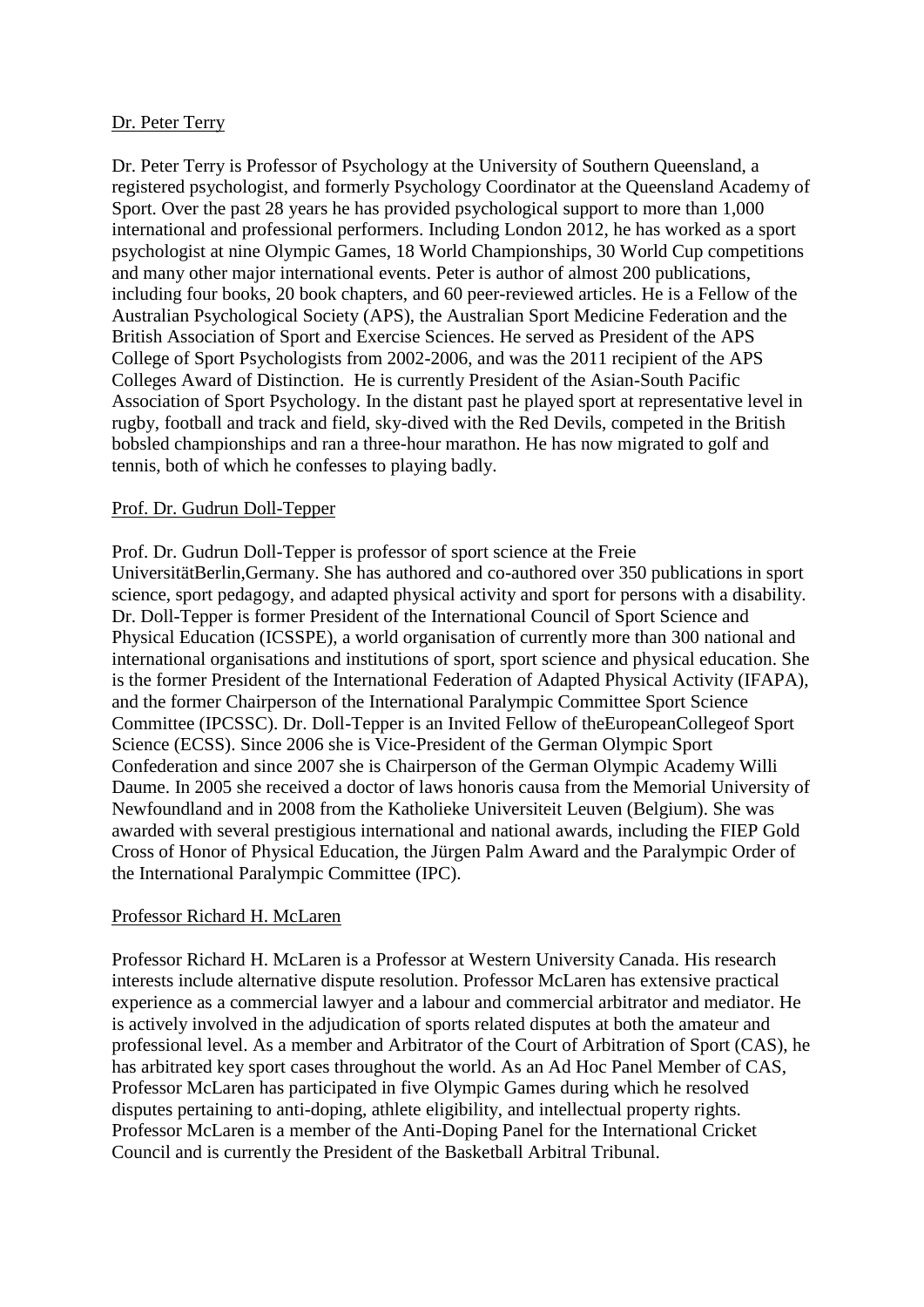## Dr. Robert Sallis

Dr. Sallis is a Past-President of theAmericanCollegeof Sports Medicine (ACSM) and currently chairs Exercise is Medicine™, a joint initiative of ACSM and the American Medical Association. He is a family physician practicing at Kaiser Permanente inFontana,California,USAand serves as co-director of their sports medicine fellowship program. He also chairs the Science Advisory Committee for the California Governor's Council on Physical Fitness and Sports. Dr. Sallis received his Bachelor of Science degree from the U.S. Air Force Academy and his Medical Degree fromTexasA&MUniversity. He completed his residency in Family Medicine

atKaiserPermanenteMedicalCenterinFontana,CA, where he served as chief resident. He is the head team physician at Pomona College and is Board Certified in Family Medicine. He also holds a Certificate of Added Qualifications in Sports Medicine. Among his professional awards, he received the 2008 Community Leadership Award from the President's Council on Physical Fitness and Sports, the 2009 Leonardo da Vinci award for international leadership in sports medicine from the Italian Federation of Sports Medicine (FMSI) and the 2011 Citation Award from theAmericanCollegeof Sports Medicine.

# Rosa López de D'Amico

Professor at Universidad Pedagógica Experimental Libertador (UPEL) – MaracayVenezuela. Bachelor Teacher in Foreign Languages and a Bachelor in Physical Education – Major: Sport Specialist. Master in Education. Major: Teaching Literature in English. PhD Doctor of Philosophy and the Ewing Postdoctoral Fellowship (University of Sydney). Prior to the academic career, experiences as competitor, coach, judge and administrator in artistic gymnastics. Chair of the International Committee for Sport Pedagogy and Editorial Board Advisor for the International Council for Sport Science and Physical Education (ICSSPE); Vice President of the International Society for Comparative Studies in Physical Education and Sport (ISCPES); Vice President of the International Association of Physical Education and Sport for Girls and Women (IAPESGW); President of the Latin America Sport Management Association (ALGEDE); Secretary for the Latin American Association for Socio Cultural Studies (ALESDE). Coordinator of the research center: Studies in Physical Education, Health, Recreation Sport, and Dance (EDUFISADRED). Recipient of the national academic award for academic research given by the Venezuelan universities (CDCHT) in 2007 and the State Academic Award (Fundacite 2008). Adjunct professor at West Virginia University. Publications in Spanish, English and French. Editor of the journal '*Actividad Física y Ciencias*' and editorial board member of several journals.

# Stuart Willick

Stuart Willick, M.D. is a Professor of Physical Medicine and Rehabilitation at the University of Utah Orthopaedic Center in Salt Lake City, Utah. He is a member of the International Paralympic Committee's Medical Committee. He is also a team physician for the United States Ski and Snowboard Association, US Speedskating, and the US Bobsled and Skeleton Federation. In 2002 he served as Medical Officer of the Salt Lake City Olympic/Paralympic Village Polyclinic. His research focus is on sports injury epidemiology and injury prevention.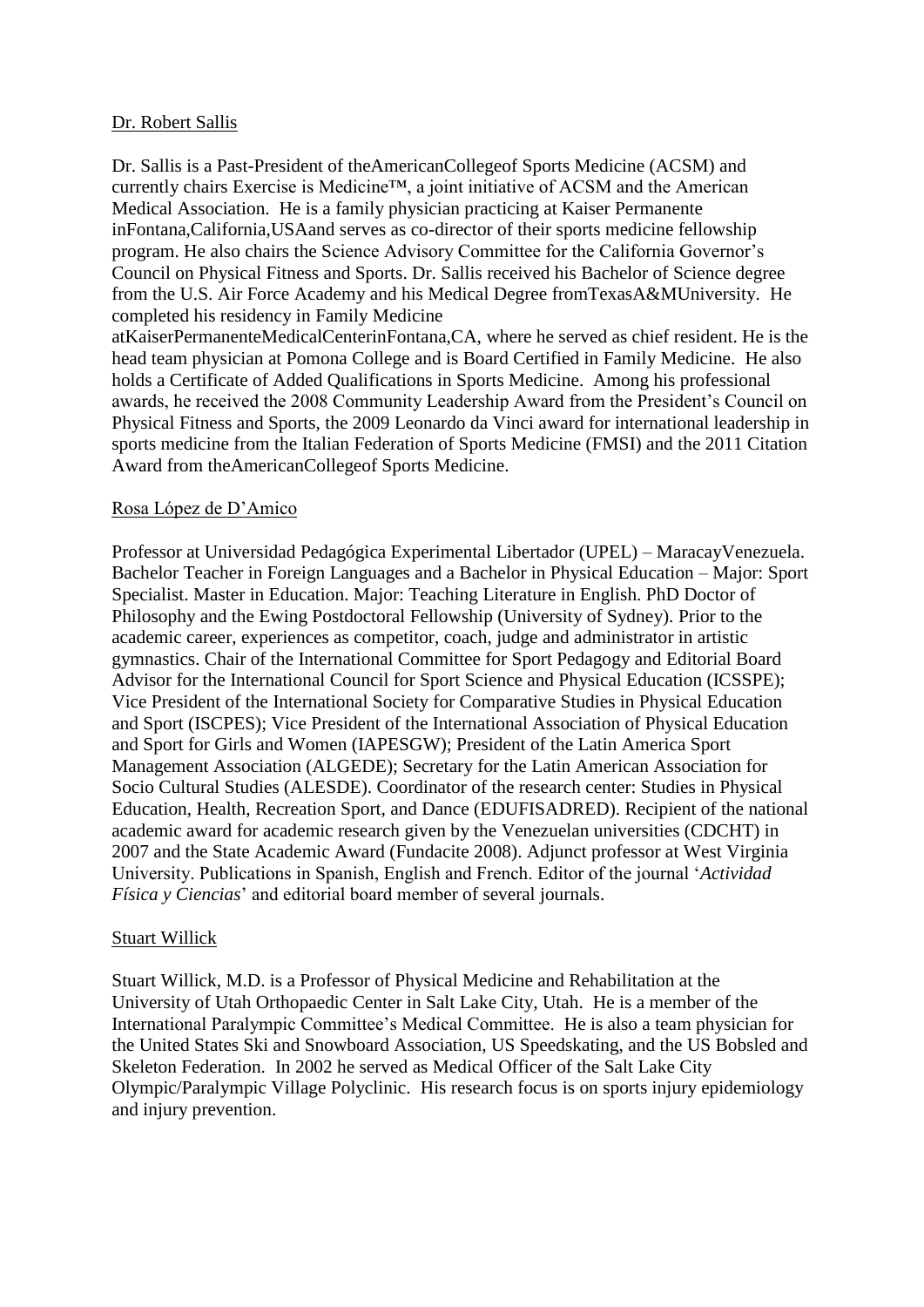

19-24 July 2012, SECC, Glasgow

# www.icsemis2012.com

# Keynote Abstracts

# Athlete Welfare

KN12

Classification Conceptual Models Hart, AL\* Northern Arizona University, United States

The Paralympic Movement evolved from early beginnings in 1948 as an informal competition in archery for wounded veterans at Stoke Mandeville Hospital in Great Britain to the modern day major international sporting event where elite athletes compete in a wide variety of sports in the same venues as the Olympic Games. Classification is an essential part of Paralympic Sport and vital to the future of the Paralympic Movement. However, classification is neither a new idea nor a concept unique to Paralympic Sport. Classification is commonly defined as the action or process of identifying, organizing or grouping something according to shared qualities or common properties (Merriam-Webster, n.d.). The science of classification is known as taxonomy and is applied in the practice of classification including principles, procedures and rules on how to classify (Tweedy, 2011; Tweedy & Vanlandewijck, 2009). Generally in sport, a form of classification organizes participants according to age, gender, or weight with the purpose to minimize the impact of these single qualities on the outcome of competition (Tweedy, 2011).

Similarly, classification in Paralympic Sport refers to the process of grouping athletes for competition, and equally important is the determination of eligibility for participation in Paralympic Sport (IPC, 2007). The evolution of classification in the Paralympic movement parallels the development of Paralympic Sport from rehabilitation to elite international competition (Tweedy, 2011). Historically, the model for classification was medical, based on diagnosis and medical evaluation. Most recently, classification is focused on the relationship of impairment secondary to a health condition to activities specific to individual sports. This sports specific system uses impairment as the unit of classification, first defining eligible types of impairment and then classifying impairment according to the extent of activity limitation caused. (IPC, 2007; Tweedy & Vanlandewijck, 2009). There is considerable variability and many fundamental issues in classification across the approximately 25 Paralympic sports, ranging from units of classification to the principles, procedures and rules. Recognizing the importance of a unified and sound position on classification in the future advancement of the Paralympic Movement, the International Paralympic Committee (IPC) developed a Classification Strategy in 2003. The overall objective for this strategy was to support and co-ordinate development of accurate, reliable, consistent and credible sport focused classification systems. The IPC Classification Code (IPC, 2007) was a direct result of this strategy and established a framework for classification policies and procedures as well as providing technical and operational requirements common to all sports. The IPC Position Stand – Background and Scientific Principles of Classification in Paralympic Sport, strengthened the IPC Classification Code by providing explicit direction and information to operationalize sport-specific, evidence-based approaches (Tweedy & Vanlandewijck, 2009). These documents, passed by the IPC Governing Board, solidify the conceptual basis of classification in Paralympic sports. (Tweedy, 2002; Tweedy & Vanlandewijck, 2009).

Having a unified conceptual basis for classification systems and consistent implementation is critical in the future of Paralympic Sports. According to Tweedy (2011), opportunities exist to form connections with scientific communities to confirm principles and validate classification methods. In addition, an accurate and consistent message on classification will advance the recognition of the Movement among consumers such as the media and the public. And lastly, and most important, is education and communication about the importance of these







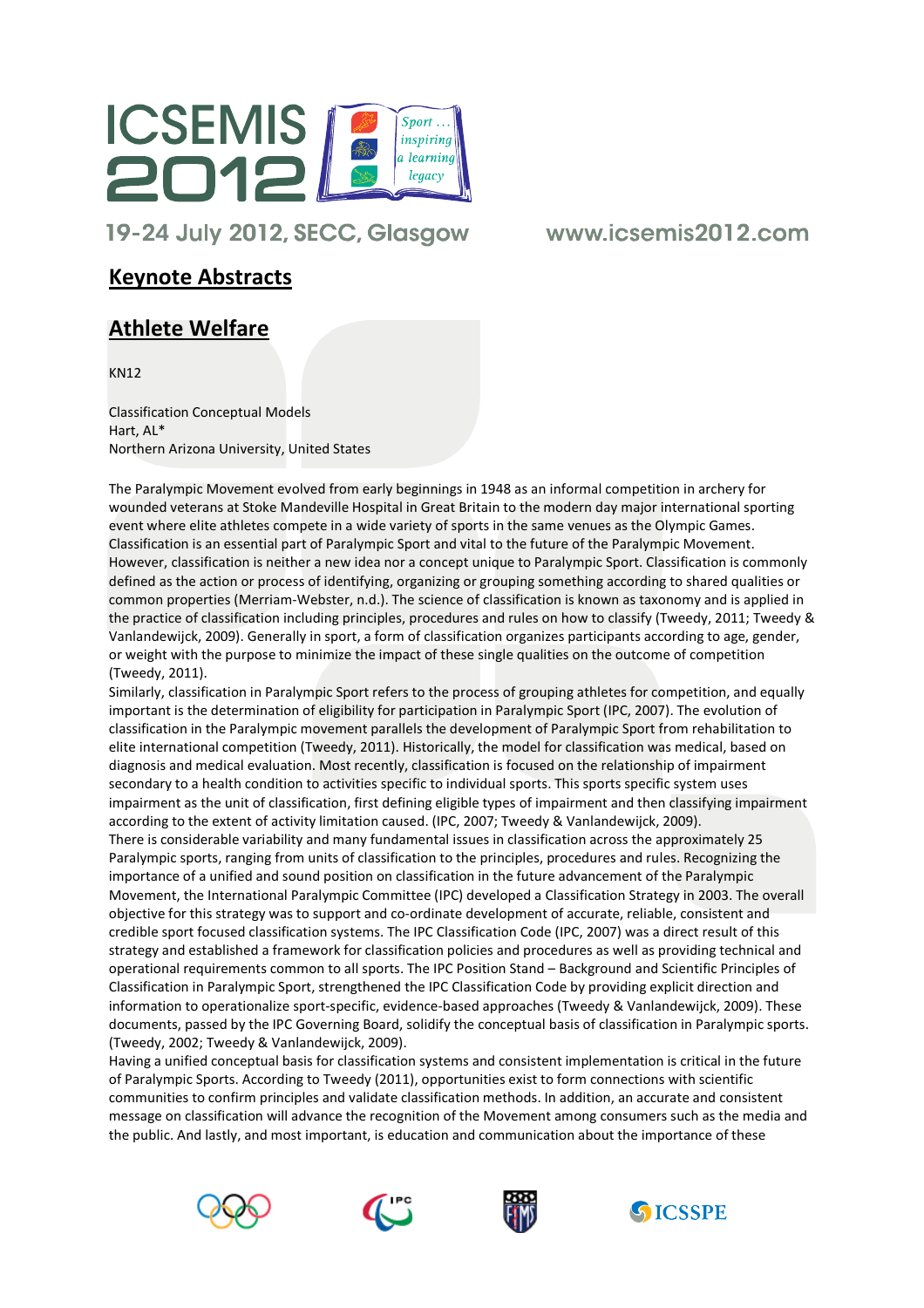which can be liable to reporting bias. Freya MacMillan

### Physical activity and Type 2 diabetes

In the UK 4-5% of the population have diabetes mellitus and about 85% of these people have Type 2 diabetes. The aetiology of Type 2 diabetes is multifactorial and there are many different phenotypes. In addition the prevalence varies considerably between different ethnic groups. Treatment comprises lifestyle advice with the addition of glucose lowering drugs including insulin and management of cardiovascular risk. There is good evidence that the development of Type 2 diabetes is related to lifestyle and the greatly increasing rates are linked to the increasing prevalence of obesity. Increased physical activity not only reduces the risk of the developing diabetes but also reduces the risk of the complications of the disease. There is evidence that unlike the general population physical activity levels of people with diabetes have not increased over recent years. The management of Type 2 diabetes is complex and physical activity promotion does not always receive the attention deserved for a number of reasons. Strategies are being developed to attempt to address these problems and will be discussed. Ann Gold

#### Promoting physical activity in Type 2 diabetes

The evidence that physical activity is an effective therapeutic tool in the management of Type 2 diabetes is well documented. Limited research has addressed how best to promote and maintain physical activity in these individuals. This presentation explores strategies to enhance compliance to physical activity for people with diabetes. Several evidence based guidelines and reviews recommend that physical activity interventions are based on a valid theoretical framework. However there is no evidence based consensus on the best theory, or combination of theories to use. Motivational tools such as pedometers, wearable sensors measuring energy expenditure and point of choice prompts appear to be effective at stimulating short term substantial increases in physical activity, but further strategies to maintain physical activity behaviour change are required. Physical activity consultation has demonstrated effective physical activity promotion over periods up to two years in people with Type 2 diabetes. Future research should identify the longer term effects of this intervention and the effectiveness of different methods of delivery. Overall there needs to be a lot more focus on this area of research. Without this the abundance of research investigating the effects of physical activity on people with Type 2 diabetes is essentially redundant.

Alison Kirk

S<sub>39</sub>

### The Art and Science of Music Interventions in Sport and Exercise Terry, PC\*<sup>1</sup>; Karageorghis, CI\*<sup>2</sup>; Jones, L\*<sup>2</sup> <sup>1</sup>University of Southern Queensland, Australia; <sup>2</sup>Brunel University, United Kingdom

#### Conceptual Approaches to the Application of Music in Sport and Exercise

There have been a number of attempts to develop conceptual frameworks to guide researchers and practitioners interested in music applications in the domain of sport and exercise. The purpose of this paper will be to outline these conceptual approaches, delineate the underlying mechanisms responsible for the effects of music, and present the main trends that have emerged in empirical research. Such trends might serve to guide the construction of evidence-based music-related interventions. Three principal applications of music will be expounded: First, pre-task music that entails the use of music prior to a task ¡V most often as a type of mild stimulant or sedative; second, in-task music that entails the use of music during exercise and can be applied in two forms *iV* asynchronously when it is played in the background without any conscious attempt by the performer to synchronise their movements with its rhythmical qualities, and synchronously when conscious synchronisation does take place; third, post-task music wherein music is used after sport or exercise activity to aid recovery from physical fatigue or injury. This paper will provide a general overview of this field of scientific endeavour with the intention of facilitating a full understanding of the four papers that will follow. Costas Karageorghis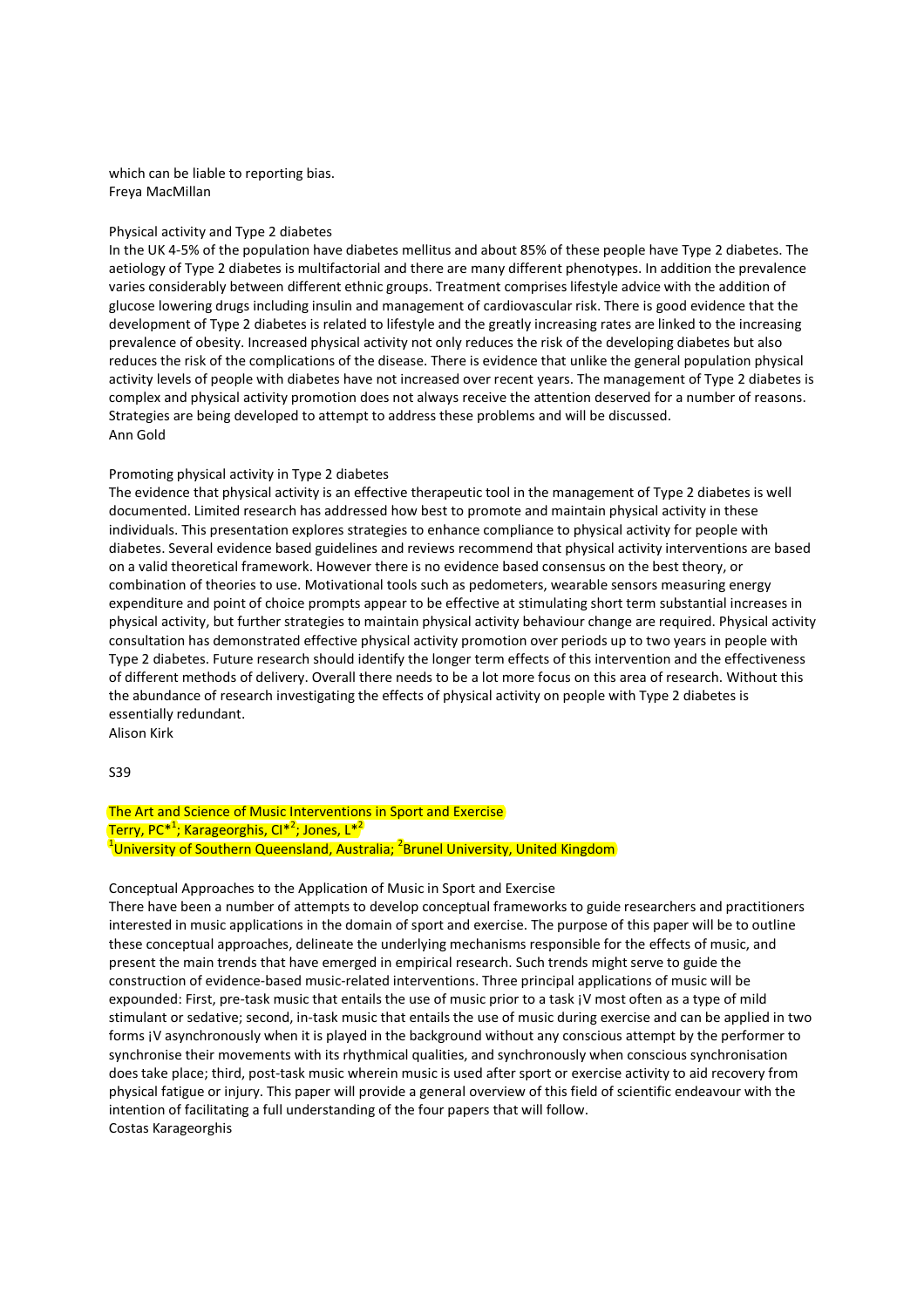#### Effects of Synchronous Music among Elite Endurance Athletes

Effects of synchronous music were investigated in two field studies. In Study 1, music effects were assessed among two elite triathletes and six elite runners during three training runs. A custom-designed iPhone application was developed to record in-task RPE, feeling states, mood responses, distance run, cadence and heart rate data. Compared to the no-music condition, participants ran, on average, 7.5% and 7.2% further but reported lower RPE and more positive feelings and mood responses when running to synchronous music ( $d = 0.35$ ) and a music-led condition (d = .29), respectively. In Study 2, nine elite ultra-distance athletes participating in 24-hr and 48-hr races listened to rotating playlists of synchronous motivational music, neutral music, audiobook and silence delivered by iPhone. During the 18-24 hr period, motivational music was associated with a 14 sec, 18 sec and 27 sec per 400-m lap improvement compared to silence (d = .39, p < .01), neutral music (d = .54, p < .001) and audio book (d = .54, p < .001) conditions, respectively. Collectively, findings supported the judicious use of music interventions among endurance athletes.

Peter Terry, Michelle Curran, Alessandra Mecozzi Saha, Ross Bool

### Examining the Stability of the Exercise Heart Rate-Music Tempo Preference Relationship

A triad of experimental studies involving the present authors has addressed the relationship between exercise heart rate and preference for music tempo. The purpose of the present study was to examine the stability of the cubic (two points of inflection) exercise heart rate-music tempo relationship found by Karageorghis et al. (2011) in cycle ergometry using a different exercise mode (treadmill exercise) and to examine a number of psychological outcome variables. Participants exercised for 2-min at six exercise intensities (40%-90% maxHRR) and were exposed to musical tracks at four tempi (slow, medium, fast, and very fast) and a no-music control condition at each intensity. Music preference was assessed and participants were administered the Feeling Scale and Felt Arousal Scale during the task. Immediately after each trial, an attentional focus item, the short Flow State Scale-2 and items from the Intrinsic Motivation Inventory were administered. It was hypothesised that the cubic relationship found by Karageorghis et al. (2011) in cycle ergometry would re-emerge using treadmill exercise and that the most positive motivational outcomes would be associated with the highest music preference scores. Results did not support a cubic relationship but rather a quadratic relationship ( $p < 0.5$ ). There was also a significant main effect for attentional focus ( $p < .05$ ;  $f\phi p2 = .24$ ), wherein participants exhibited higher levels of dissociation in all music conditions relative to control.

Leighton Jones, Costas Karageorghis

### Psychological, Psychophysical and Ergogenic Effects of Asynchronous Music in Swimming

Research has assessed the psychological, psychophysical and ergogenic effects of music in a range of dry land activities that include 400-metre running, cycle ergometry, indoor rowing and long-distance running. Such work has shown that the judicious use of music can lead to a range of benefits that include enhanced affect, reduced ratings of perceived exertion, greater energy efficiency (i.e., reduced VO2), and faster time trial performances. The purpose of the present study was to assess the psychological, psychophysical and ergogenic effects of asynchronous (background) music in swimming. A sample of 92 volunteer Brunel undergraduates nominated six musical selections for use in the experimental protocol of Stage 2. Twenty six participants were recruited from Brunel University Swimming Club and they went through a 2-week habituation period with Speedo Aquabeat mp3 players prior to the experimental phase. They were then administered two experimental trials (motivational and oudeterous music at 130 bpm) and a no-music control during which they engaged in a 200-m freestyle swimming time trial. Results showed that participants swam significantly faster when exposed to either music condition relative to control ( $p < .05$ ,  $f\phi p2 = .18$ ) and that the music conditions were also associated with higher state motivation ( $p < .05$ ,  $f\phi p2 = .15$ ).

Costas Karageorghis, Jasmin Hutchinson, Leighton Jones, Hannah Farmer, Metin Ayhan, Rachel Wilson, Joshua Rance, Stewart Bailey, Christopher Hepworth

### Music Applications with Elite Athletes

This applied paper chronicles a variety of music applications used with elite athletes, with particular reference to the Olympic Games. General examples include the synchronization of activities to music in order to capitalise on the well-established ergogenic effect, and using music asynchronously to, for example, induce an appropriate pre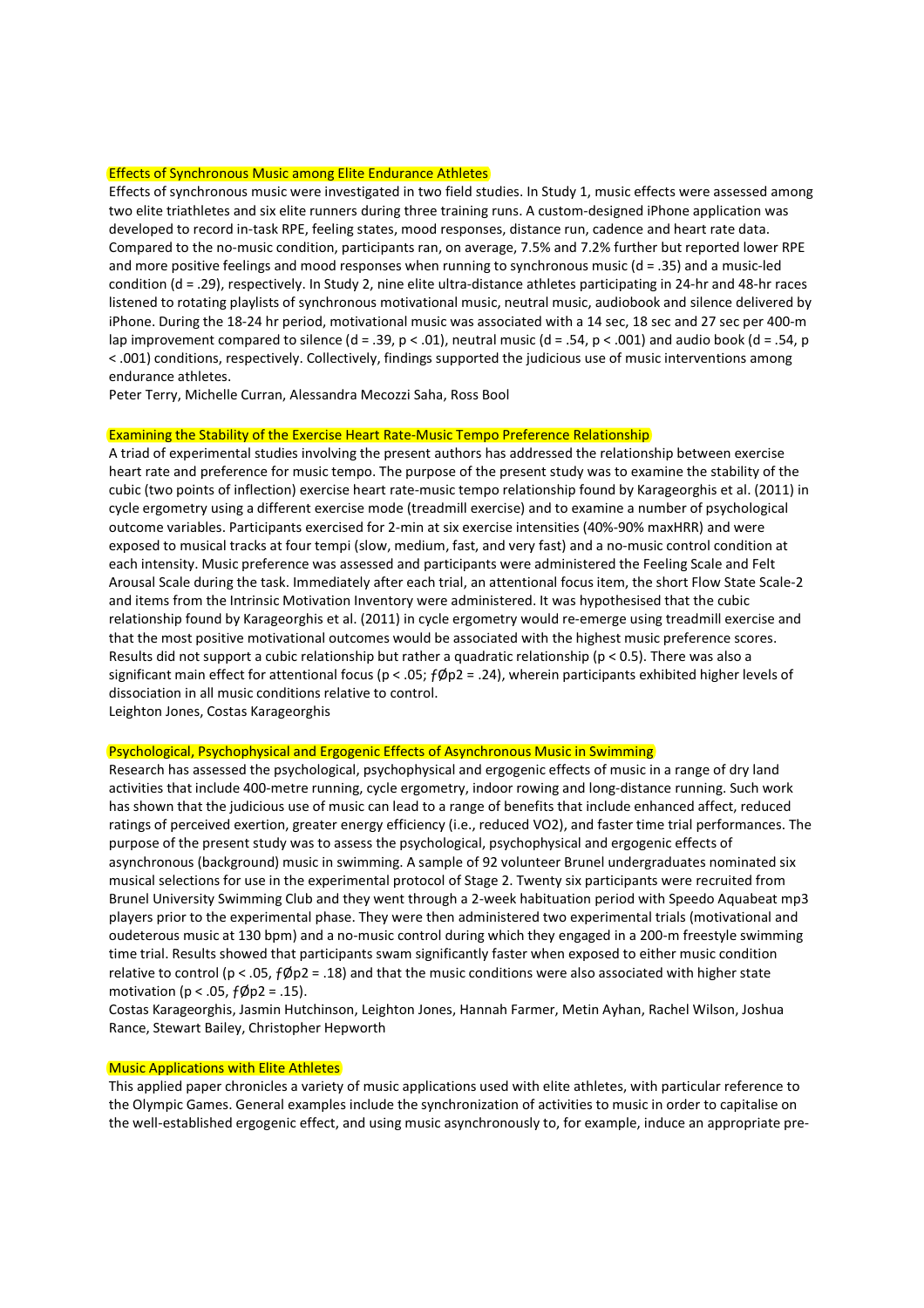performance mindset, or intensify responses to relaxation and imagery techniques. Specific examples of music use with elite performers include providing inspiration to bobsleigh and shooting medallists at the 1998 and 2000 Olympic Games, respectively; implementing pre-event arousal control strategies with boxing and rowing medallists at the 2000 Olympic Games; maintaining motivation and training cues during successful rehabilitation from chronic fatigue syndrome of an Olympic canoeist; intensifying visualisation strategies among a lawn bowls team at the South East Asian Games; as an adjunct to audio-visual entrainment, also known as brainwave training, during the trap shooting event at the 2006 and 2010 Asian Games, conditioning responses to specific music to promote ideal brain activity among clay target shooters at the 2008 Olympic Games; and using iPhone technology to deliver music interventions to shooters in preparation for the 2012 Olympic Games. Peter Terry

### S47

Reducing Sedentarism

Brown,  $\text{WJ*}^1$ ; Brown, WJ $^{*1}$ ; Andersen, LB $^{*2}$ ; Anderssen, SA $^{*3}$ <sup>1</sup>The University of Queensland, Australia; <sup>2</sup>University of Southern Denmark, Denmark; <sup>3</sup>Norwegian School of Sports Medicine, Norway

Western lifestyles have changed remarkably over the last century, with decreasing levels of physical activity and increased sitting in most populations. While the health impacts of low physical activity have been extensively researched in the last 50 years, the epidemiology of sitting has only recently emerged as a scientific area of enquiry. Recent estimates suggest that working adults spend between 7 and 10 hours each day sitting, with about half this time spent sitting at work. This paper will examine the hypothesis that too much sitting is a risk factor for poor health, even in those who meet the current physical activity guidelines. First, the biological plausibility of too much sitting being a health risk will be briefly considered. Second, a review of the evidence on the health effects of sitting will be presented. This will include results from observational cohort studies on the relationships between sitting and diabetes, cardiovascular diseases, cancers, depression, obesity and all-cause mortality, as well as from experimental studies on the relationships between sitting and metabolic risk factors. Although some findings indicate clear dose-response relationships between sitting and health outcomes, it is difficult to define a deleterious 'dose' of sitting as few studies have considered sitting in all domains (eg work, leisure, transport). There is however increasing evidence to suggest that sitting for >8 hours a day is associated with increased risk of many health outcomes.

Wendy J Brown

Numerous epidemiological studies have found an association between amount of sitting, TV-viewing or other sedentary behaviours and different health outcomes. A meta-analysis recently showed that TV-viewing was associated with type 2 diabetes, cardiovascular disease and all-cause mortality. However, measures of sedentary behaviour may be surrogate measures for lack of physical activity, and interventions aiming to reduce sedentary activities may fail to increase physical activity and health. There are very few well designed studies where the amount of physical activity is controlled for when the detrimental effect of sedentary behaviour is analyzed, and only one randomized trial has manipulated sedentary behaviour with small breaks to improve health without changing physical activity substantially. Many studies have adjusted the analysis between sedentary behaviour and health for physical activity level, but is the information on physical activity level sufficiently good to avoid too much residual confounding? This presentation will look at problems related to showing that sedentary behaviour is decreasing health independent of physical activity level. The problem is important because future preventive strategies may change substantially if it turns out that reducing sedentary behaviour may be as effective as increasing physical activity. Some countries have already changed physical activity guidelines and included special recommendations related to sedentary time, but it is questionable if these changes are based on solid evidence. Lars B Andersen

Sedentary behaviors include sitting during leisure time, at work, and during commuting. Sedentary behaviors such as TV viewing, using a computer or driving a car typically demands low levels of energy expenditure. Youth and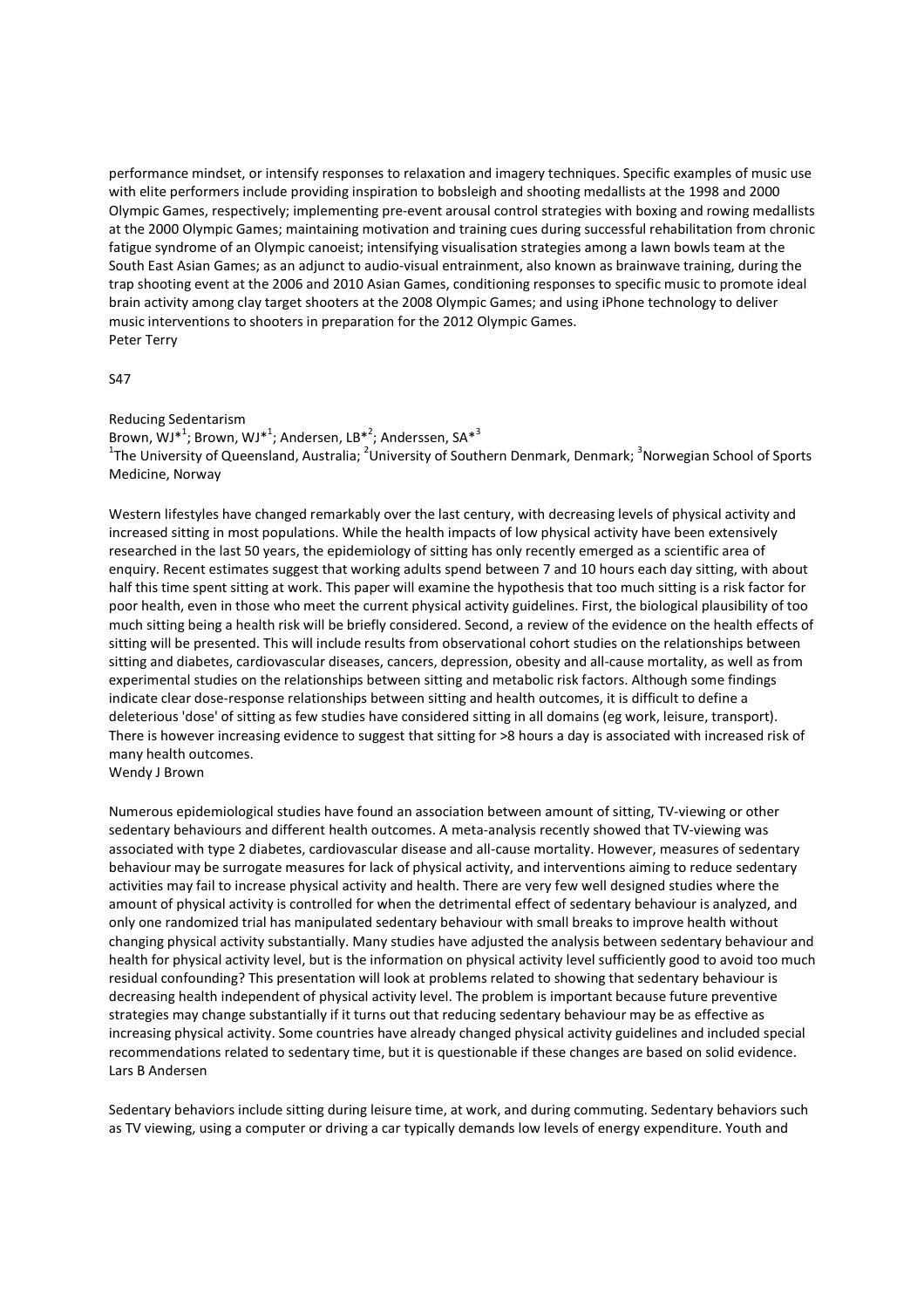CONCLUSIONS: Adaptations to IHT were apparent, most notably an improved RE, and decreased HRsubmax, which may be beneficial for enhancing endurance performance, however, we were unable to demonstrate an improved time to exhaustion or VO2peak in this sham controlled study.

### FC20.4

Comparison of the Effect of Arousing and Relaxing Music During Imagery Training for Power and Fine Motor Skill Sport Tasks

Kuan, G\*<sup>1</sup>; Morris, T<sup>1</sup>; Terry, P<sup>2</sup>

<sup>1</sup>Victoria University, Australia; <sup>2</sup>University of Southern Queensland, Australia

BACKGROUND: Imagery is a psychological training used by professional athletes and music is believed could influence the efficacy of imagery.

AIM: This study examined the effects of arousing and relaxing music during an imagery intervention on performance of power and fine-motor skill tasks.

METHOD: Twenty competitive elite shooters and weightlifters were assigned at random to one of two interventions: Unfamiliar relaxing or arousing music with imagery. This produced four conditions: Fine motor task (pistol shooting) imagery with either relaxing (matched) or arousing (mismatched) music and power task (weightlifting) imagery with either relaxing (mismatched) or arousing (matched) music. A pretest-interventionposttest design was used with two simulation competitions: 10m air-pistol shooting performance, and a standard weightlifting event - Clean and Jerk. Participants completed 12 sessions of imagery over four weeks before the posttest was conducted.

RESULTS: MANOVA analysis for pistol shooting showed that the differences across type of music used with imagery were significant on the gain-score for competition performance F(1,16)=8.85, p<.05, c2=.36, with a significantly larger increase in performance for relaxing music than arousing music. In addition, the self-confidence gain score was significant F(1,16)=12.57, p<.05, c2=.44. As for the weightlifters, MANOVA analysis results showed that the differences across types of music used with imagery were significant in terms of gain-scores for competition performance F(1,16)=12.27, p<.05, ç2=.43, with significantly larger increases in performance with relaxing music than arousing music. The self-confidence gain score was also significant F(1,16)=10.09, p<.05, c2=.39. DISCUSSION: Contrary to findings when music is played before or during the actual tasks, in this study relaxing music facilitated imagery of both fine-motor and power tasks, suggesting that relaxation plays a role in imagery of sports skills.

### FC20.5

The Study of In-service Training Teaching Goal System for Chinese Senior Volleyball Coaches Ma,  $X^*$ <sup>1</sup>; Yang, J<sup>2</sup> <sup>1</sup>China; <sup>2</sup>Han Dan College, China

Sport coaches' teaching level is one of the key factors to determine the athletes' capabilities and levels, and even the sport's development level. It has been proved that coaches have to keep updating the ideas, improving the knowledge structure, and mastering the advanced training theories and practice methods, and improving the teaching level before guiding the athletes to carry out the scientific training and continuously improve their sport levels. At present in-service training goals are of macro goals which result in uptight linkage between parts of the teaching content and the teaching goals, and these issues are affecting the quality of in-service training in varying degrees.

OBJECTS: The in-service training teaching system of Chinese senior volleyball coaches. Main Methods 1. Expert Interview Method By virtue of the opportunity to join the Tenth National Senior Volleyball Coaches In-Service Training Courses, fifteen experts and coaches were interviewed about the content, goals and other relevant issues of in-service training teaching. 2. Delphi Method.

CONCLUSION: 1. Chinese Senior volleyball coaches of training and teaching system and its sub-goal target system structured according to the characteristics of professional competence under the coaches, job training character